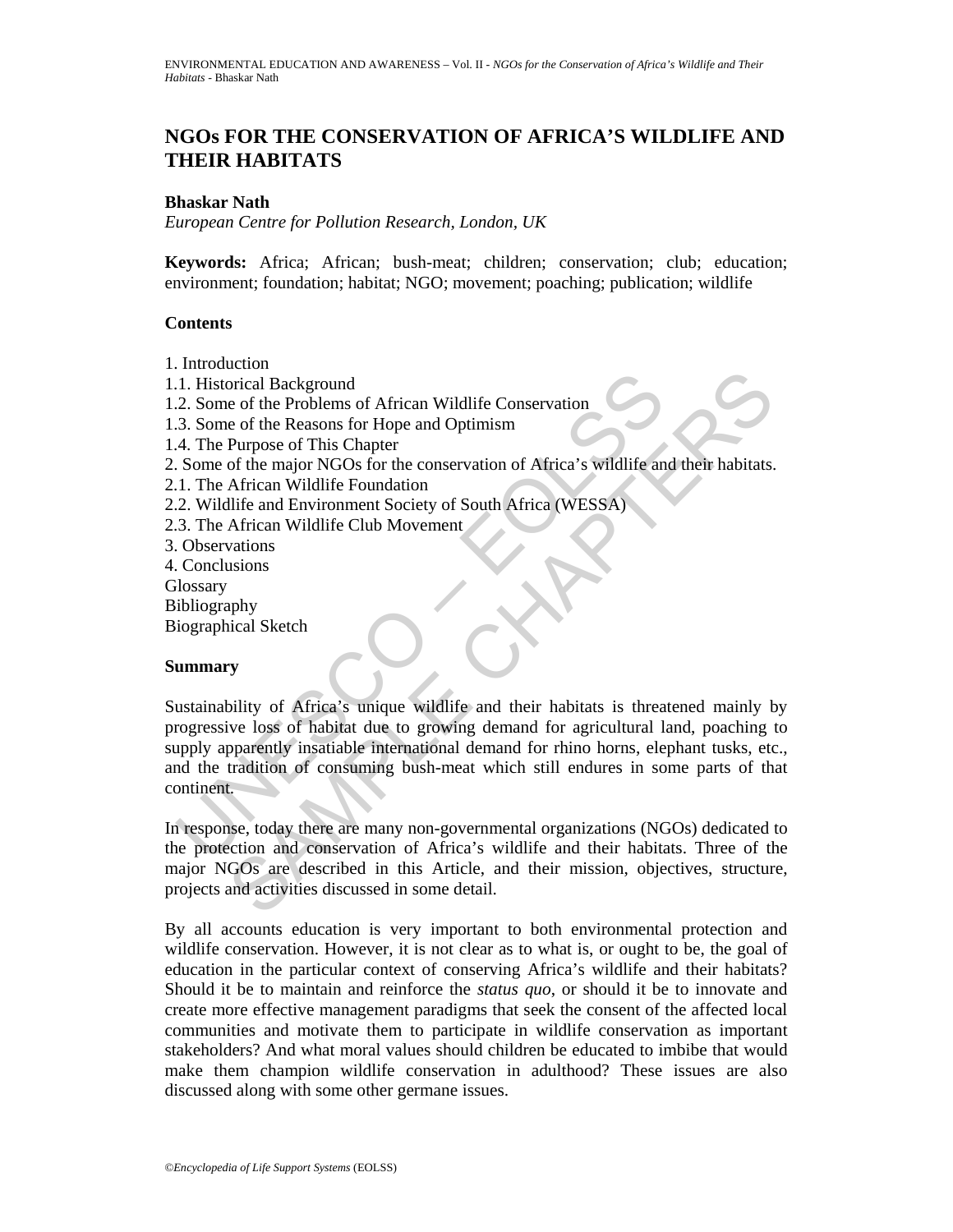# **1. Introduction**

### **1.1. Historical Background**

Historically, wild animals have been used and abused in different ways to entertain human beings, and the practice still continues in the form of circus, zoo, wildlife safari, etc. For example, in the ancient Roman Empire where entertainment was essential to the daily life of the citizenry, wild animal games, called *venationes,* were very popular. In such organized "games", usually held in a circus arena, amphitheatre or a coliseum, men on foot and sometimes on horseback, called *beastiarii,* fought exotic and wild animals. The Imperial Games, usually held at the Roman Coliseum to entertain the Emperor, the Noblemen, Aristocrats, and their courtesans were altogether grander events with matching brutality and depravity, especially during the reigns of Caligula and Nero. Often they featured gladiators fighting ferocious wild animals to the death of either, not to mention the spectacles of Christians and others (mainly criminals, prisoners of war, and trained and paid fighters) being disemboweled and their entrails devoured by wild animals for the euphoric delectation of Emperors and common people alike. Growing popularity of such games created a huge demand for exotic and wild animals mainly from Africa and Asia.

"The other kind of evil comes, so to speak, in the form of a huge parade. Surrounding it is a retinue of swords and fire and chains and a mob of beasts to be let loose upon the disembowelled entrails of men......"

> Seneca , "On the Reasons for Withdrawing from the World" Epistle 14 in *Epistolae Morales ad Lucilium*.

atching brutality and depravity, especially during the reigns of Caften they featured gladiators fighting ferocious wild animals to the de mention the spectacles of Christians and others (mainly criminals, to mention the a g brutality and depravity, especially during the reigns of Caligula and Nert<br>of chinding forecolous wild animals to the death of either, not<br>on the spectacles of Christians and others (mainly criminals, prisoners of waved However, as the popularity of such games began to wane, possibly because people discovered that it was more fun enslaving, killing, maiming, raping and pillaging their own kind in organized "games" called battles and wars, or just acts of gratuitous violence and vandalism, increasingly the amphitheatres and especially the circuses resorted to inventing less gory games such as those in which wild and exotic animals were required to perform entertaining feats on command. This tradition still continues in modern circuses. Shooting of wild animals (not for food) is another form of "entertainment" which many consider cruel, barbaric and probably sadistic too. In the bygone days of the *British Raj*, for example, it was considered an indicator of high social status as well as proof of manly prowess for British and Indian Aristocrats to go on "tiger shoot" that involved shooting tigers and taking photographs for posterity showing the hunters(s) posing triumphantly over the dead animal(s). All kinds of wild animals had been hunted in this way in Africa, Asia and elsewhere. The practice still endures; for example, in the form of organized and ritualized killing of foxes with hounds which is a popular pastime in the English countryside even today.

Fortunately for the wildlife of Africa and elsewhere, human attitude to wildlife today is much more enlightened and increasingly so. This enlightened paradigm is disdainful even of the traditional zoo in which all kinds of animals are kept in captivity for the erudition and entertainment of humans. Instead, entertainment in the new paradigm involves people going on safari holidays to watch wild animals roam freely in their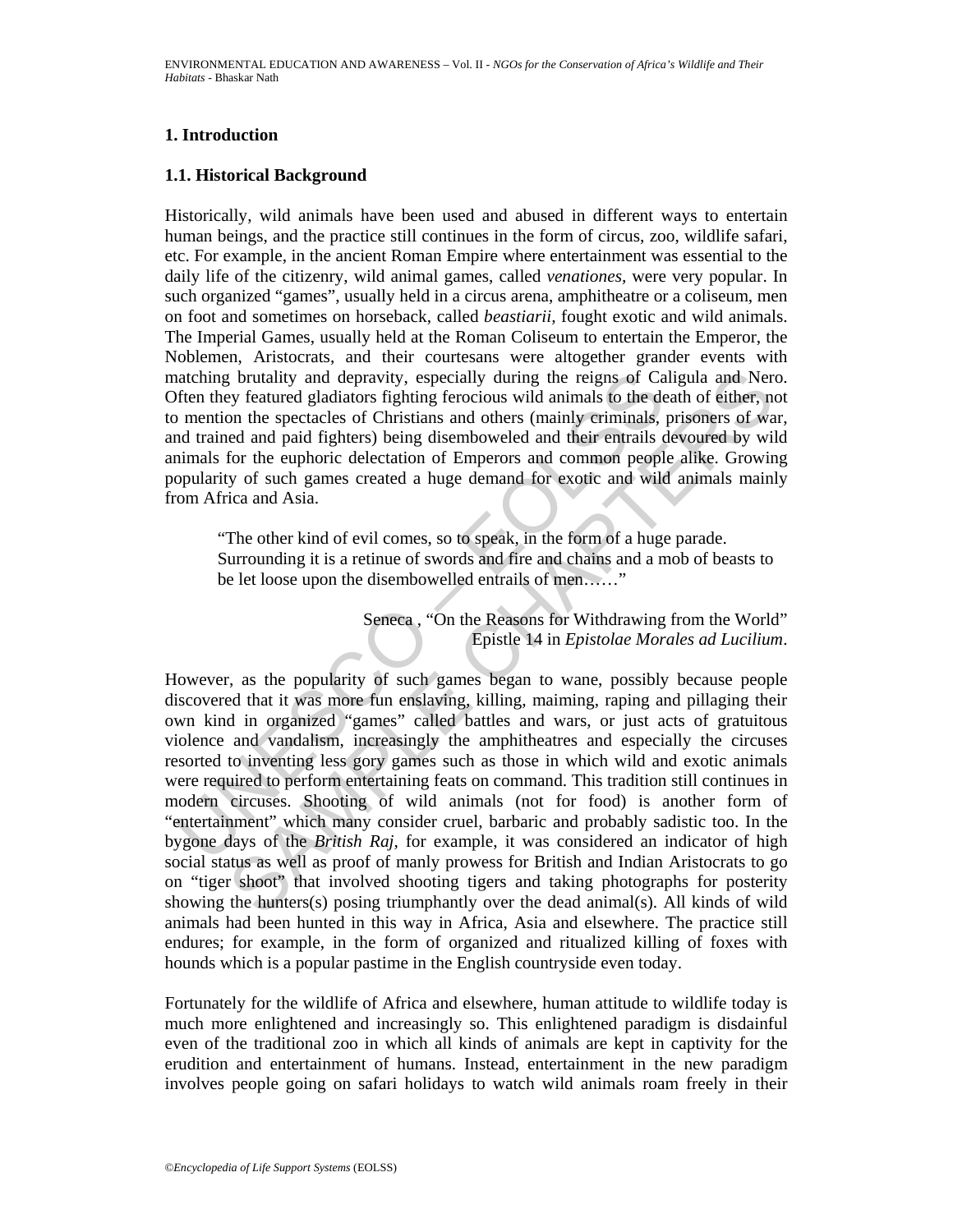natural habitats. And so the emphasis today is increasingly on how best to conserve wildlife and their natural habitats for the benefit of future generations.

#### **1.2. Some of the Problems of African Wildlife Conservation**

The vast continent of Africa is abundantly blessed with an amazing variety of wildlife, and their unique habitat, that attracts tourists and wildlife enthusiasts in large numbers from far and wide. Unfortunately, in common with wildlife in other parts of the world, Africa's unique wildlife is facing an uncertain future. According to the 2004 IUCN *Red List*, 15,589 species face extinction world-wide, of which many are natives of Africa. The following are of particular concern in the context of African wildlife and their habitats:

- The *Progressive loss of wildlife habitat:* With rising human po<br>habitat has been progressively encroaching on wildlife habit<br>consequences for wildlife. The dynamic of the human-el<br>illustrates the problem well. Elephants *rogressive loss of wildlife habitat:* With rising human population, humabitat has been progressively encroaching on wildlife habitats with adversing<br>consequences for wildlife. The dynamic of the human-elephant interfactua (a) *Progressive loss of wildlife habitat:* With rising human population, human habitat has been progressively encroaching on wildlife habitats with adverse consequences for wildlife. The dynamic of the human-elephant interface illustrates the problem well. Elephants need to consume large quantities of food every day and increasingly they have been competing with humans for food, water and space. The problem is exacerbated by increasing demand for and expansion of agricultural lands resulting in dwindling habitat for elephants. In the main this is responsible for human-elephant conflicts which usually stem form elephants raiding agricultural crops for food (Barnes, 1996; Tchamba, 1996). Resolution of this conflict is far from easy, however, and calls for difficult management decisions to determine optimal ways for human beings to co-exist in harmony with elephants, or at least to avoid mutually harmful conflicts.
- (b) *Poaching:* Despite the CITES Convention (see glossary), illegal slaughter of elephants, rhinos and other animals continues, although largely due to the enforcement of the Convention, elephant populations have substantially increased in Botswana and Zimbabwe and thereby brought rewards for local people (Getz *et al.,* 1999). Adult elephants are killed for the ivory of their tusks which has a large and thriving market in South East Asian countries, mainly China. Historically, elephants had been the object of big game hunting; ivory from their tusks used in jewellery, ornaments, piano keys, and in *hanko* which is a signature seal required in official documents in Japan; and elephant meat consumed by local people. Due to cultural reasons and to satisfy the growing demand of Western tourists for jewellery and souvenirs made of ivory, there is still a large and growing demand for ivory in those countries which the CITES provisions (Appendices II and III) cannot satisfy. Hence the continuing illegal slaughter of elephants (www.hsus.org/wildlife/issues facing wildlife).

In traditional Chinese medicine rhino horn is used to treat a range of ailments including fever, delirium, high blood pressure and loss of sexual potency, while in the country of Yemen rhino horns are carved into ceremonial dagger handles, called *jambiyas* in Arabic, that are a must-have fashion accessory for those seeking high or higher social status. Today there are laws and international conventions to protect the rhino, CITES in particular. However, before the coming into force of these laws and conventions, so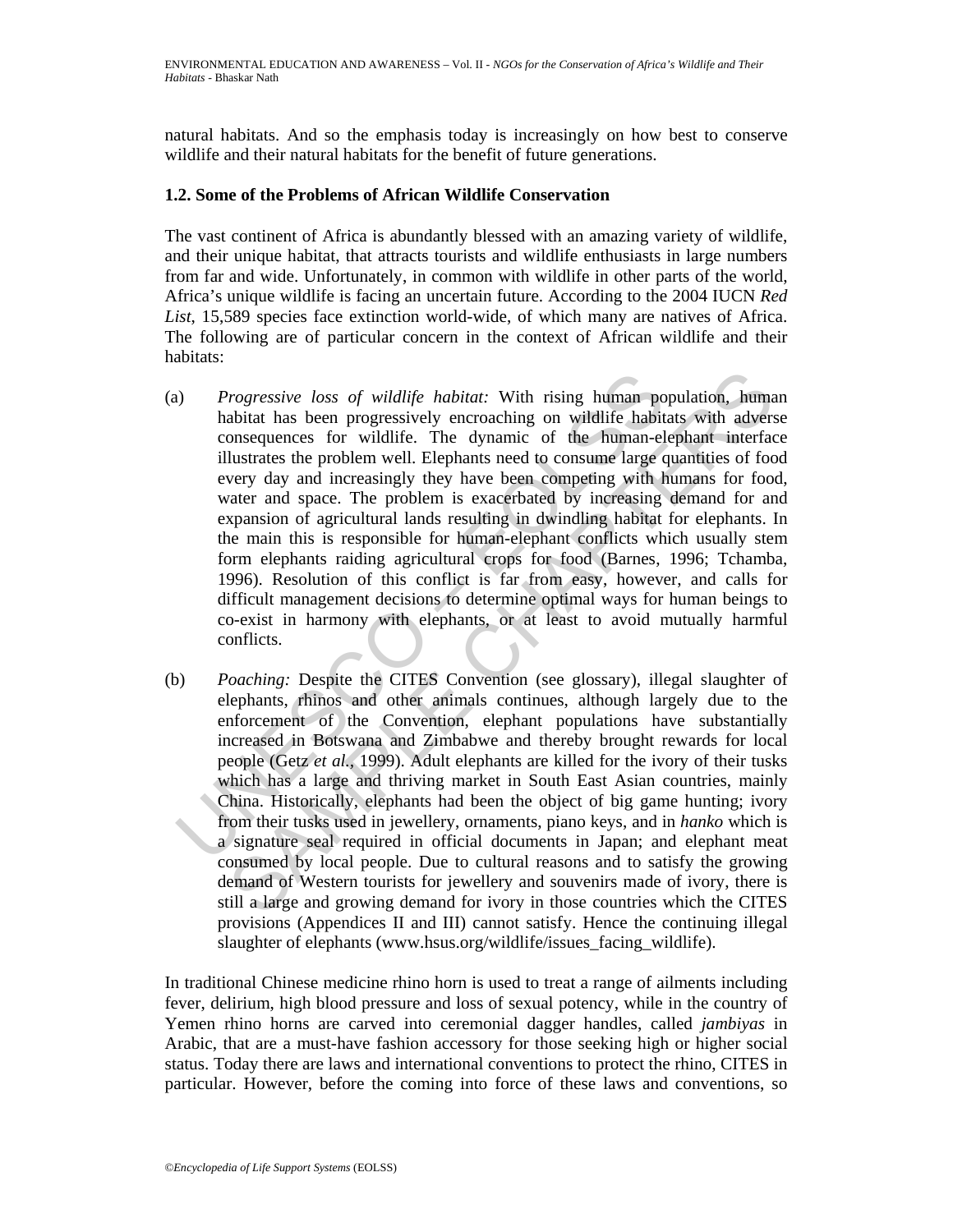great had the impact of poaching been that since 1970 the population of African black rhino declined by a massive 95 percent to only around 2,500 individuals. Thanks to the enforcement of laws and regulations, black rhino population has now stabilized in some of the countries of Africa, although the north-western black rhino subspecies of the Cameroon still remains critically endangered with only 8 individuals alive today.

There is still high demand for rhino horn and, because supply through poaching has now been substantially curbed by enforcing laws and conventions, it is commanding a high price in the black market — it is not uncommon for a kilogram of rhino horn to change hands for 7,500 US dollars or more. And it is this that tempts poachers (usually poor Africans, working for criminal gangs, for whom the reward is enormous) to take the risk of even being killed for illegally hunting rhinos for their horn.

S) Bush-meat consumption: People in some parts of Africa happarently insatiable appetite for bush-meat, defined as meat o wild animals including man's closest relatives such as gorillas The consumption of bush-meat has bee (c) *Bush-meat consumption:* People in some parts of Africa have growing and apparently insatiable appetite for bush-meat, defined as meat of illegally hunted wild animals including man's closest relatives such as gorillas and chimpanzees. The consumption of bush-meat has been adversely affecting many of Africa's wild animals and indeed pushing them to the brink of extinction. Bush-meat consumption, which has its cultural roots in Africa, is not confined to the tropical forest belt of that continent. It is Africa-wide in scope, and increasingly international too because of migration of African people to Europe, North America and other parts of the world. Yet, unlike the high-profile issues of wildlife conservation, this continuing slaughter of wild animals, and its serious implications for Africa's wildlife conservation, is not reported in the media with the urgency it deserves .

*ush-meat consumption*: People in some parts of Africa-have growing an<br>pharently instatiable appetite for bush-meat, defined as meat of illegally hunte<br>idl animals including man's closest relatives such as gorillas and chi Historically, hunting of wild animals for food had been an important element of hunting and gathering in Africa as in other parts of the world. However, as the population size then was much smaller than today's, and because people hunted mainly if not exclusively to feed their families or family groups, hunting then was sustainable because the number and variety of animals hunted had been well within nature's capacity to replenish through reproduction. By contrast, today the practice of bush-meat consumption is highly unsustainable (and to many barbaric too) because the population size to be catered for is much larger, and people seldom hunt to feed their families. They frequently do so to make profit by selling wild animals to criminal gangs and organizations that are major players in the growing and lucrative but illegal bush-meat market. Western logging companies have been exacerbating the problem by building roads into deep forests that had hitherto been inaccessible to hunters, and by so doing they have also been contributing to the progressive removal of wildlife habitats. It is a matter of deep concern that today in many parts of Africa clever and often not so covert marketing has been creating the popular perception that it is chic and gourmet-like to consume bush-meat, the subtext being that it is to be regarded and consumed as delicacy and not merely as a traditional source of protein as it once was.

"The slaughter of chimpanzees and gorillas, our closest relatives, is absolutely diabolical. I cannot imagine that this can go on much longer before these animals are extinct".

> Richard Leaky, Anthropologist and Director of Kenya Wildlife Service from 1989 to 1994 (CNN, 2005)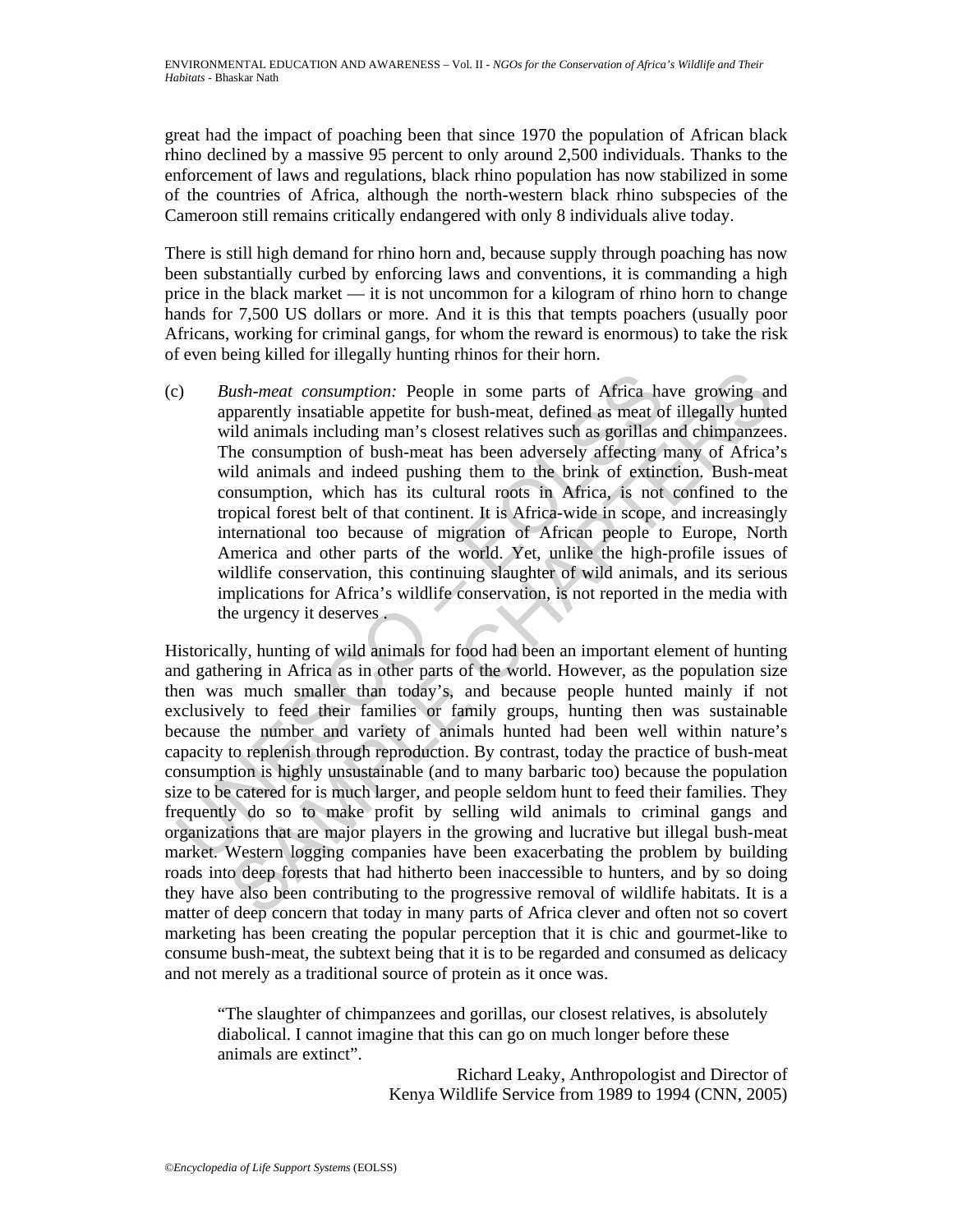#### **1.3. Some of the Reasons for Hope and Optimism**

With growing awareness of the need for sustainable management of wildlife, government agencies of many of the African countries have been playing an increasingly important role in wildlife protection and conservation. The Kenya Wildlife Service (KWS), which is one of the best in Africa, provides a typical example. With its mission is "to work with others to sustainably conserve, protect and manage Kenya's invaluable bio-diversity for the benefit of the people of Kenya and as a world heritage", the conservation programs and services of the KWS include "conservation and management of wildlife resources outside protected areas in collaboration with the stakeholders, providing security and veterinary services". The KWS also operates national education centers at Nairobi, Nakuru, Tsavo East and Tsavo West to educate the public about wildlife and environmental conservation in the context of Kenya, and to increase peoples' understanding and appreciation of wildlife, their value, and why it is important to conserve them for future generations (www.kws.org/conservation.html).

is public about wildlife and environmental conservation in the conte<br>
increase peoples' understanding and appreciation of wildlife, their<br>
important to conserve them for future generations (www.kws.org/con<br>
significant rol c about wildlife and environmental conservation in the context of Kenya, anse peoples' understanding and appreciation of wildlife. their value, and why can to conserve them for tuture generations (www.kws.org/onservation A significant role in wildlife conservation is also being played by the captive breeding programs of many of the zoos and safari parks mainly in the Western world. For example, at the Berlin zoo in Germany, for the first time a black rhino calf was born to an artificially-inseminated southern black rhino cow belonging to a critically endangered sub-species of which only 32 individuals are believed to be alive today (www.afrol.com/articles/14445). The *Longleat Safari Park* in the United Kingdom has a successful and active animal breeding program (www.longleat.co.uk). The objective is to rehabilitate most of the animals bred in captivity to a free range environment in their natural habitat. As a typical example, in late 2002 a female black rhino from the Frankfurt zoo, Germany, and a male black rhino from the White Oak Conservation Centre in the USA were both moved to a 1200 ha enclosure close to the *Marakele*  National Park in South Africa. This move was successful. They got on well and, for the first time ever, in August 2003 they produced a female calf (www.rhinosirf.org/news/african/). Many of the zoos and safari parks also run educational programs focusing on children (in the age range of 3 to 14 years at *Longleat*) that entertain them and at the same time subliminally convey to them the importance of wildlife conservation.

The pioneering work of the David Sheldrick Wildlife Trust into the rearing of orphaned baby elephants and releasing them to the wild when they become adults is also to be applauded (www.bbc.co.uk/nature/animals/conservation/elephants). The Trust continues to rescue and rehabilitate elephants and rhinos and campaigns to halt the ivory trade and the shipping of live elephants to zoos and circuses. The love, not to mention total dedication and commitment, of those who rear these orphans is truly remarkable and exemplary.

### **1.4. The Purpose of This Chapter**

With regard to what is said above, the purpose of this chapter is to describe some of the major NGOs devoted to the conservation of Africa's wildlife and their habitats and to discuss their structures, projects and activities. As education plays a very important role in both environmental protection and wildlife conservation, what is or ought to be the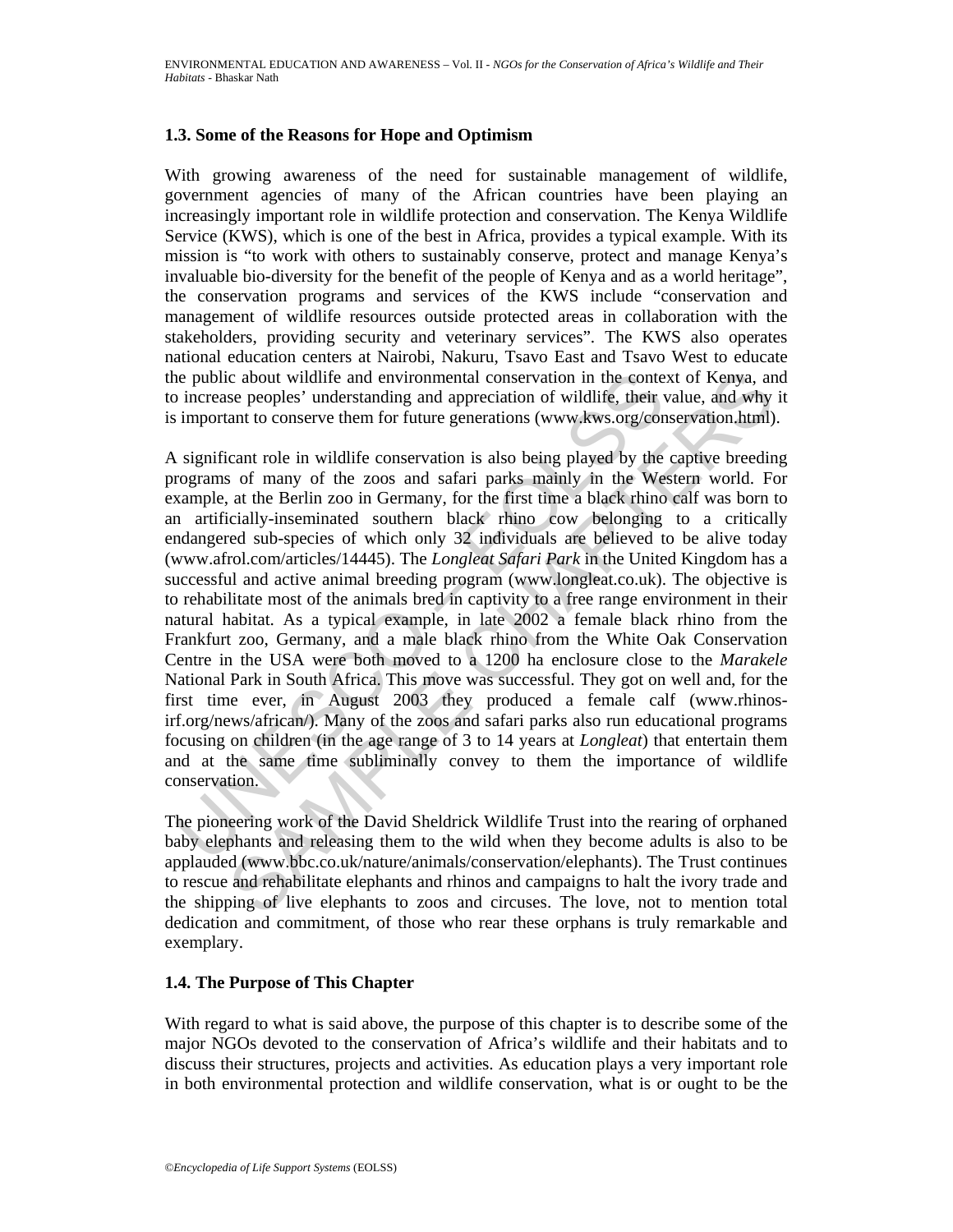goal of such education is also discussed.

#### **2. Some of the Major NGOs for the Conservation of Africa's Wildlife and their Habitats.**

Today there are a number of major NGOs devoted to conserving Africa's unique wildlife and their habitats for posterity. In what follows we will describe three of these NGOs and discuss their mission, structure, projects and activities in some detail.

# **2.1. The African Wildlife Foundation** (www.awf.org)

#### **2.1.1. Mission and Strategy**

The stated mission of the African Wildlife Foundation (AWF) is to work together with the people of Africa to ensure that both the wildlife and wild lands of that continent will endure for ever. The following encapsulates AWF's strategy for fulfilling its mission:

"We have always believed that if conservation is to succeed, it is absolutely imperative that we move beyond the "either/or" equation that pits human development against wildlife conservation, and create a "both/and" scenario. We must create the ways and means for wildlife conservation to truly advance all of Africa."

Leila S. Green, Chair Board of Trustees, AWF

#### **2.1.2 Brief History**

The stated mission of the African Wildlife Foundation (AWF) is to we<br>nee people of Africa to ensure that both the wildlife and wild lands of the<br>ndure for ever. The following encapsulates AWF's strategy for fulfillin<br>"We h d mission of the African Wildlife Foundation (AWF) is to work together with the of Africa to ensure that both the wildlife and wild lands of that continent with the versect. The following encapsulates AWF's strategy for fu For over forty years now the programs and activities of the AWF have been exclusively concerned with the protection and conservation of some of Africa's rarest and treasured species such as the elephant, rhinoceros, cheetah, and the mountain gorilla. To that end over the years the AWF has successfully invested training and resources in African individuals and institutions, and conducted scientific study and research that has significantly contributed to greater understanding of Africa's extraordinary wildlife and ecosystems. Also, by pioneering community conservation the AWF has demonstrated how Africa's wildlife can be conserved while at the same time improving people's well being. In addition, the AWF has been providing much-needed advice and assistance to national parks and reserves in Africa by successfully promoting international cooperation to protect important trans-boundary wildlife habitats.

#### **2.1.3. Programs**

In fulfilling its mission, the AWF has been pursuing a number of programs, notably the following:

*(a) The African Heartlands Programme* 

Established in 1998, the African Heartlands Programme seeks to conserve what remains of Africa's vital ecosystems. Heartlands are defined as "large, cohesive conservation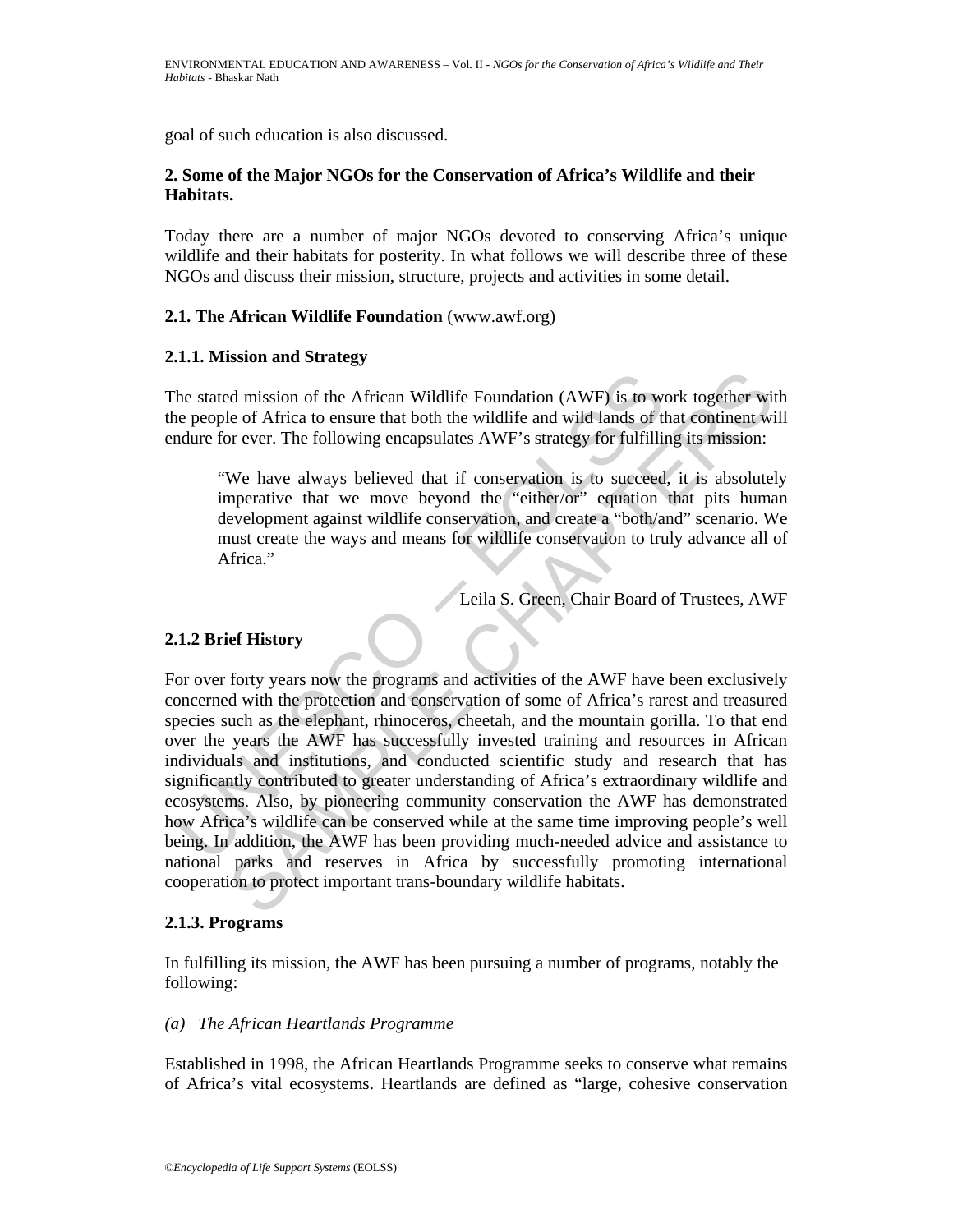landscapes which are biologically important and have the scope to maintain healthy populations of wild species and natural processes well into future. They also form a sizeable economic unit in which tourism or other natural resource-based activities can contribute significantly to the livelihoods of people living in the area". By far the majority of the Heartlands are combination of lands owned by more than one of the following: the government, the community, individuals, and the private sector. Based on the results of extensive research and feasibility studies conducted by the AWF, to date eight African Heartlands have been identified, five of which straddle national boundaries: the Democratic Republic of Congo; Kazungula (Zambia, Zimbabwe, Botswana and Namibia); Kilimanjaro (Kenya and Tanzania); Limpopo (Mozambique, South Africa and Zimbabwe); Maasai Steppe (Tanzania); Samburu (Kenya); Virunga (Uganda, Rwanda and the Democratic Republic of Congo); and Zambezi (Zimbabwe, Zambia and Mozambique). In all cases the AWF works on concrete activities and projects in close collaboration with local partners seeking to protect more land for conservation while mitigating threats to these valuable resources. Also, in all cases the objective is to protect and conserve wildlife and their habitats, while at the same time seeking to develop economic activities within the Heartlands to benefit the local communities.

*(b) Education and training* 

ambia and Mozambique). In all cases the AWF works on concretorion with local partners seeking to protect in close collaboration with local partners seeking to protect below inservation while mitigating threats to these val and Mozambique). In all cases the AWF works on concrete activities an in close collaboration with local partners secking to protect more land for the intigating threats othese valuable resources. Also, in all cases this to From its inception, the AWF took the view that Africans themselves are the ideal stewards of that continent's unique wildlife and natural resources. Accordingly, it has been investing in training Africans to take on the role of leaders and managers in its conservation programs. To this end the AWF established the first African Wildlife Management School in Tanzania in 1961, and has been providing scholarships to educate hundreds of Africans in conservation studies. Consequently today more than 80 percent of AWF's staff are African professionals. In the past the AWF has also helped to establish and support wildlife clubs in a number of African countries. Focused on young Africans, the objective of these clubs is to generate interest in, and raise the awareness of, wildlife conservation and its socio-economic importance.

*(c) Research* 

From the outset the AWF has been acutely aware of the need for continuing research to identify effective ways and means with which to fulfill its mission. In the past it has supported some of the most respected and important research projects on African wildlife and their habitats, including those of Dian Fossey, Jane Goodall and Cynthia Moss (see glossary). It continues to support research projects that address pressing issues and problems of conservation management and human-wildlife conflicts that fall into four main categories: conservation of elephants in many of the savannah Heartlands; the International Gorilla Conservation Programme (IGCP); rhino conservation in Kenya, Namibia, South Africa and Tanzania; and protection of endangered predators such as cheetah, the African hunting dog and the Ethiopian wolf.

*(d) Conservation enterprise* 

Conservation-related enterprises in Africa, such as ecotourism, wildlife safari,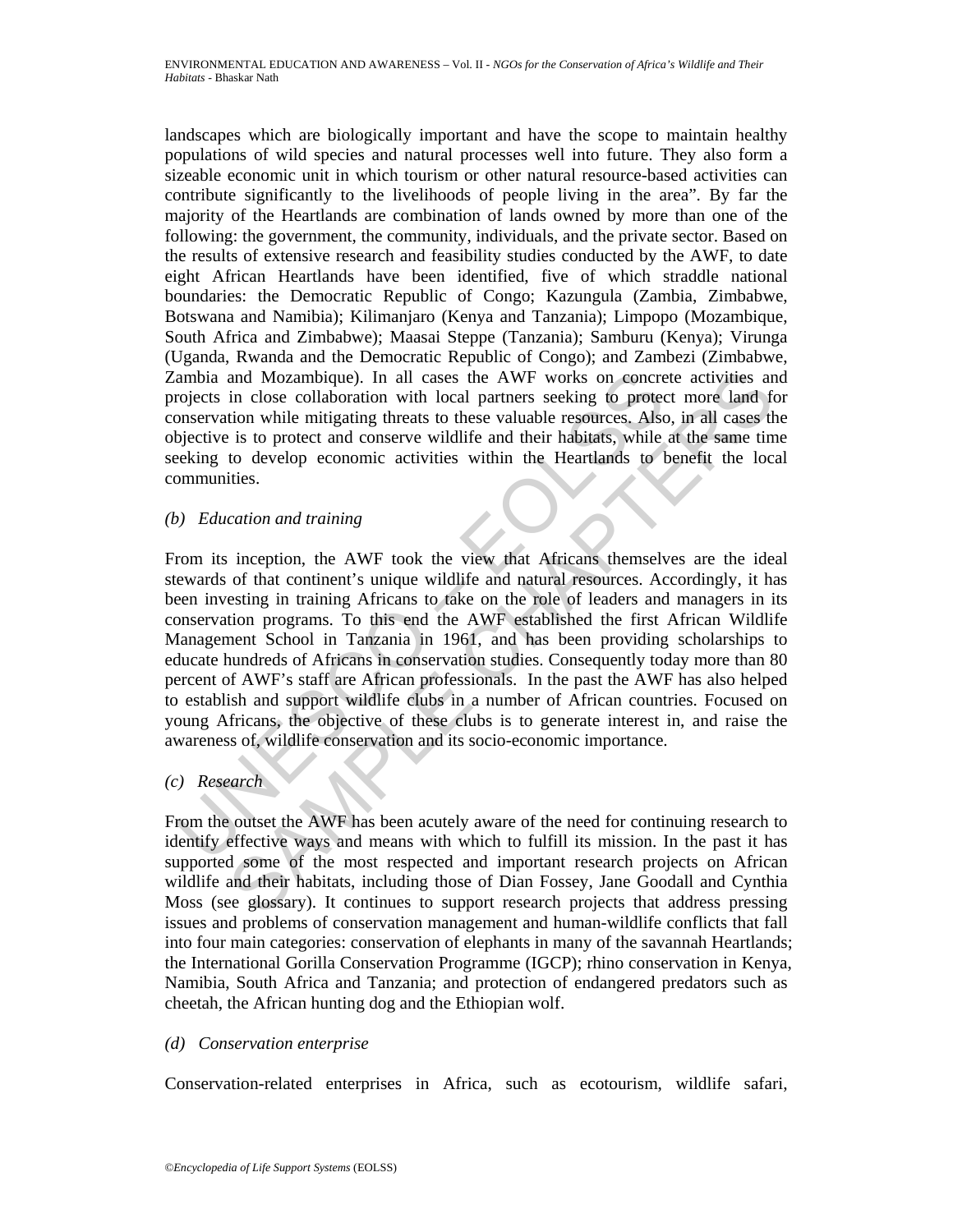production of honey and other economic goods from protected forests, and sale of local handicrafts to tourists, generate revenue streams that benefit rural communities living near wildlife habitats. As a result their perception of both wild animals and their habitats changes radically — from one of costly nuisance to that of economic assets to be nurtured, protected and sustained. Recognizing this, over the years the AWF has established a network of strategically located Conservation Centers throughout Africa that are staffed by specialist professionals who offer advice and expertise in business planning; production, marketing and export of bush products and handicrafts; and in law and community development to promote conservation enterprise in Africa.

# **2.1.4. Publications**

The AWF publishes a newsletter, the *African Wildlife News*, as well as occasional books and papers to keep its members, corporate sponsors and others informed on its programs, activities and developments. The Newsletter can be downloaded from the net in the PDF format. Whenever possible, the books and papers are also made available on the net in the PDF format. *Studying Elephants* and "Gastrointestinal Parasites in Free-Ranging Kenyan Baboons" are AWF's typical book and paper publication, respectively.

# **2.1.5. Organization and Management**

the AWF publishes a newsletter, the *African Wildlife News*, as well as<br>d papers to keep its members, corporate sponsors and others informed<br>trivities and developments. The Newsletter can be downloaded from the<br>primeral. W F publishes a newsletter, the *African Wildlife News*, as well as occasional book<br>as to tocep its members, corporate sponsors and others informed on its program<br>and developments. The Newsletter can be downloaded from the Headed by a Board of Trustees, the management structure of the AWF is similar to that of a US non-profit organization independent of governments. The executive arm comprises a President, Vice Presidents, a Treasurer and other officials. AWF's Headquarters are in Washington DC, USA, and it has Centers in Arusha (Tanzania), Kampala (Uganda), Nairobi (Kenya), White River (South Africa) and Zambezi (Zambia).

The AWF derives its revenue mainly from its members, including corporate members chosen for their respect for nature and the value they put on diversity, maintenance of highest ethical standards, and for the transparency of their business practices.



TO ACCESS ALL THE **22 PAGES** OF THIS CHAPTER, Visit: http://www.eolss.net/Eolss-sampleAllChapter.aspx

#### **Bibliography**

ANDERSON, J R, (1995), *Learning and Memory: An Integrated Approach*, Chichester (UK), Wiley. [In this text the author describes the key elements of learning and memory and tries to develop an approach by integrating the two].

BARKIN, D., (2003), "Alleviating poverty through ecotourism — promises and reality in the Monarch Butterfly Reserve of México", *Environment, Development and Sustainability*, Vol. 5, pp. 371-382. [This case study shows how and why a nature reserve established without the consent of the local communities,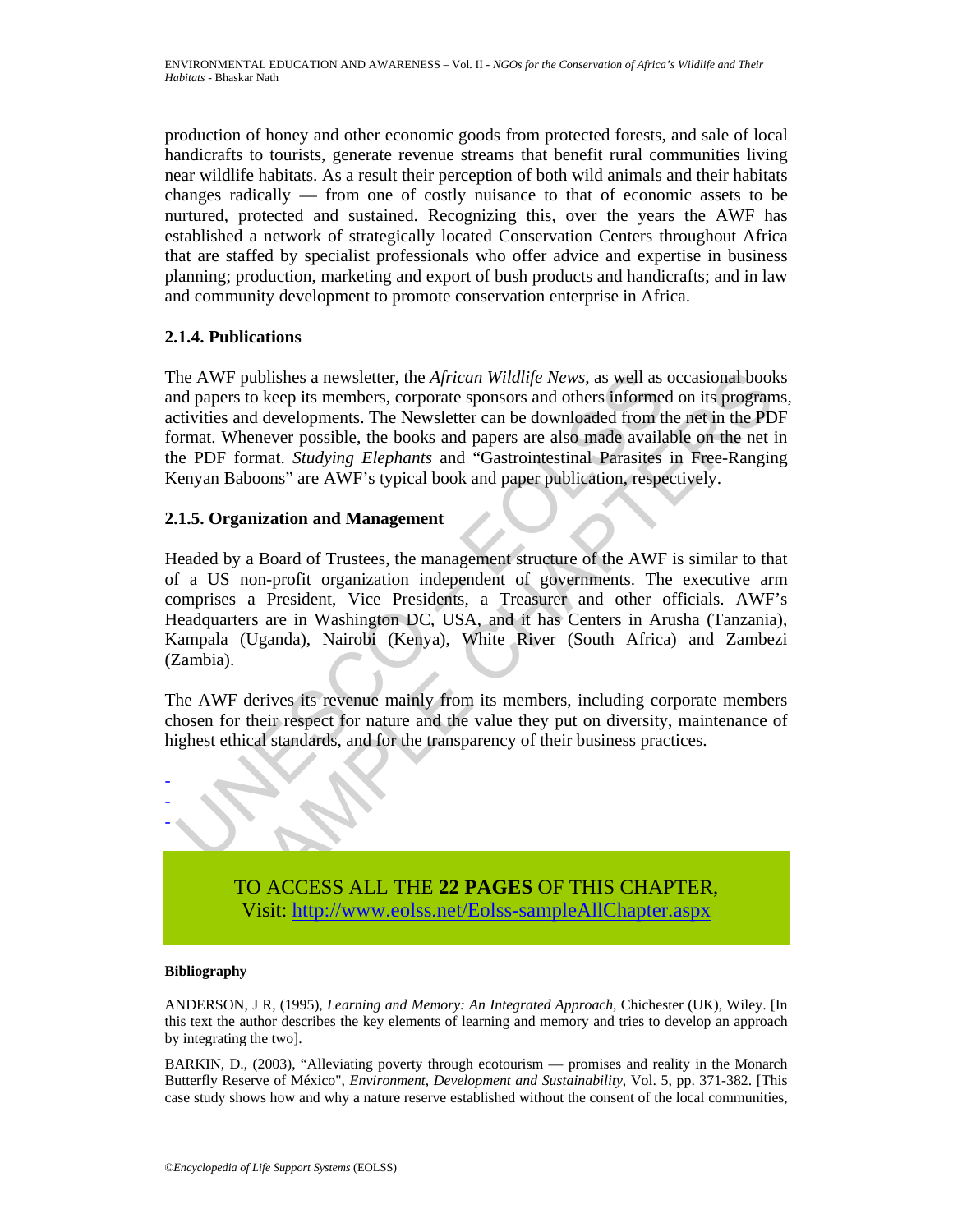and which brings little or no economic benefits to them, may not succeed despite best of stated intentions].

BARNES, R.F.W, (1996), "The conflict between humans and elephants in Central African forests", *Mammal Review*, Vol. 26, pp. 67-80. [In the particular context of the forests of Central Africa, the author demonstrates how, as human habitat progressively encroaches on elephant habitat, elephants increasingly compete with humans for food, water and space resulting in greater human-elephant conflicts].

BERRY, R.J., (2004), Discussion of the paper "Education for sustainable development: the Johannesburg summit and beyond" by B. Nath, *Environment, Development and Sustainability*, Vol. 6, pp. 494-502. [In this discussion the author makes candid comments on some of the key issues raised in the original paper by B. Nath. The discussion also contains author's response to those comments].

BOULTON, M. and EDDERSHAW, J. (eds.), (1999), *Pan-African Wildlife Clubs Resource Book*, International Centre for Conservation Education. (www.icce.org.uk/). [Originally intended as a comprehensive Handbook, this excellent publication contains a wealth of information and resources for conserving Africa's wildlife compiled from numerous sources].

CNN, (2005), www.edition.cnn.com/TECH/9812/30/africa.bushmeat/ [Contains an excellent Cable News Network report by Gary Streiker on bush-meat consumption in Africa and the manifest and potential consequences thereof].

COON, D., (1983), *Introduction to Psychology*, Third Edition, West Publishing Co, St. Paul Minnesota, USA. [This is a comprehensive text that deals with most of the key aspects at the introductory level].

GETZ, W.M., FORTMAN, L., CUMMING, D., Du TOIT, J., HILTY, J., MARTIN, R., MURPHEE, M., OWEN-SMITH, N., STARFIELD, A.M. and WESTPHAL, M.I., (1999), "Sustaining natural and human capital: villagers and scientists", *Science*, 283, 1855-56. [In this article the authors describe how sustainability of natural capital enhances human capital].

GOODALL, J. (with Phillip Berman), (1999), *Reason for Hope: a Spiritual Journey*, New York, Warner Books. [This compelling philosophical autobiography powerfully explores Jane Goodall's deepest beliefs about spirituality and moral evolution in a unique way].

NN, (2005), www.edition.cnn.com/TECH/9812/30/africa.bushmeat/ [Contains an eitwork report by Gary Streiker on bush-meat consumption in Africa and the mass<br>equences thereof].<br>OON, D., (1983), *Introduction to Psychology*, T S), www.edition.cnm.com/TECH/9812/30/africa.bushmeat/ [Contains an excellent Cable Never/<br>by Societies on bush-meat consumption in Africa and the manifest and potenti<br>eyer by Gary Streiker on bush-meat consumption in Afri LUSIOLA, G.J., (1995), *Management of Wildlife Outside Protected Areas in Kenya: Relationships between Local Communities and Wildlife Resources in Community-Based Conservation in Tanzania*, Report of the Department of Wildlife Management, Government of Dar-es-Salaam. [This Report discusses how wildlife outside the protected areas of Kenya could be managed with the consent and participation of local communities to conserve wildlife effectively while bringing economic benefits to those communities].

MADRID, S., 2005, Discussion of the paper "Alleviating poverty through ecotourism — promises and reality in the Monarch Butterfly Reserve of México" by D. Barkin (see above), *Environment, Development and Sustainability*, Vol. 7, No. 3. [The author argues that the Monarch Butterfly Reserve in México is not succeeding because the local communities have no stake in it and also because it benefits only a chosen few].

NATH, B., (2003), "Education for sustainable development: the Johannesburg summit and beyond", in B. Nath, L. Hens and D. Pimentel (eds.), *Environment, Development & Sustainability*, Vol. 5, pp 231-254, Dordrecht, Kluwer. [Contains a survey of environmental education including recommendations of the Johannesburg Plan of Implementation (JPoI) and advocates inclusion of moral and ethical philosophy *visà-vis* the natural environment in formal educational curricula as an essential pre-requisite for achieving global sustainable development].

NATH, B. and TALAY, I., (1996), "Man, science, technology and sustainable development", in B. Nath, L. Hens and D. Devuyst (eds.), *Sustainable Development*, pp. 17-56, Brussels, VUB. [This chapter contains a provocative discussion of the ethical, philosophical and economic background to sustainable development and a discussion of the various human limitations].

TCHAMBA, M.N, (1996), "History of present status of the human-elephant conflict in the *Waza-Logone* Region of Cameroon, West Africa", *Biological Conservation*, Vol. 75, pp. 35-41. [This publication gives a case study of the evolution of Human-Elephant conflict focusing on a particular region of West Africa].